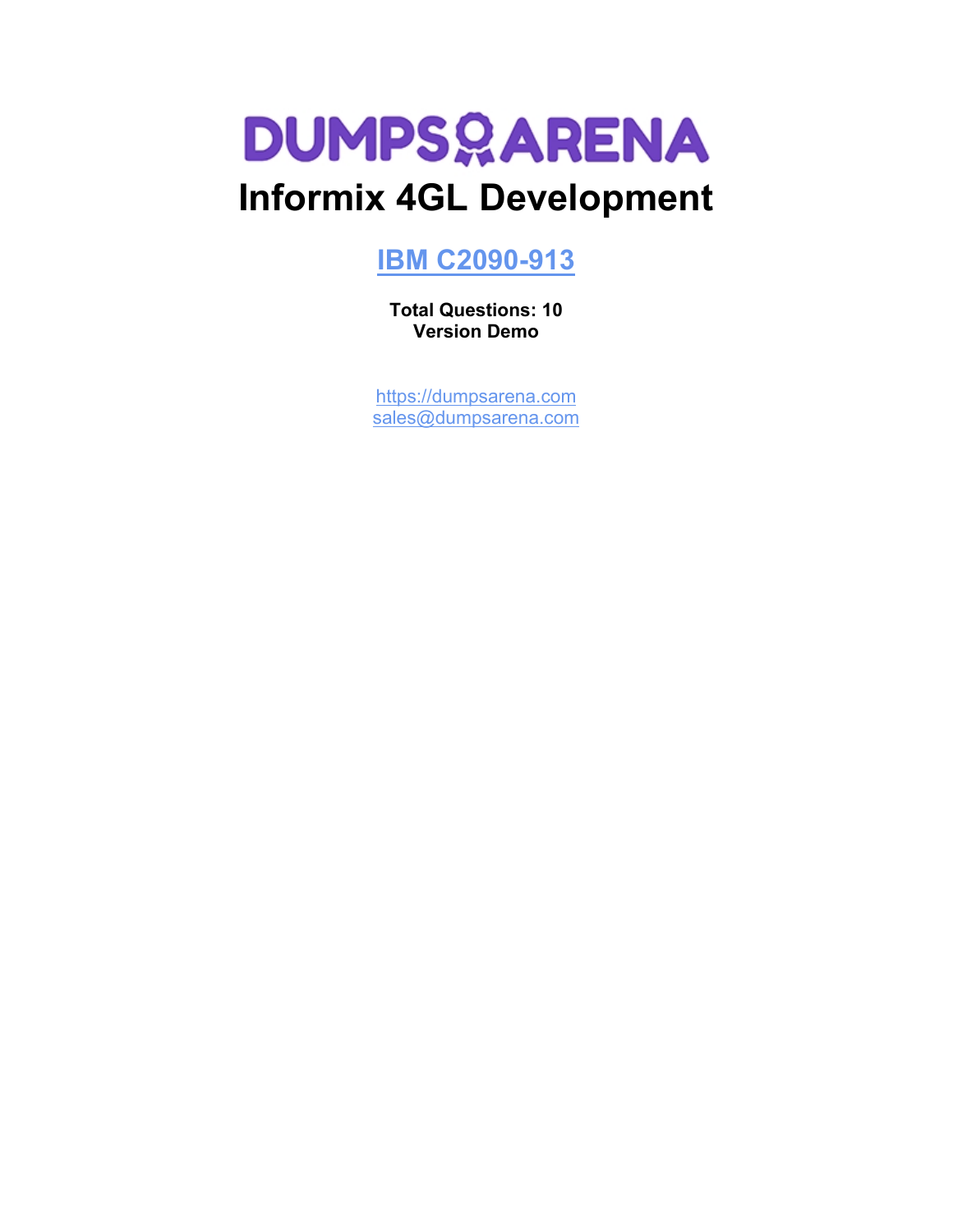### **QUESTION NO: 1**

Click the Exhibit button to view the exhibit. Given the code statement in the exhibit, which statement would yield the same results?

> $IF \ x = 1 THEN$ CALL function\_a() **ELSE** IF  $x = 2$  THEN CALL function\_b() **ELSE** IF  $x = 3$  THEN  $CALL function_c()$ END IF END IF END IF

A. CASE WHEN  $x = 1$  CALL function  $a()$  WHEN  $x = 2$  CALL function b() WHEN  $x = 3$  CALL function  $c()$ END CASE

B. CASE x WHEN 1 CALL function a() WHEN 2 CALL function b()OTHERWISE CALL function c() END CASE

C. CASE WHEN  $x = 1$  CALL function a() WHEN  $x = 2$  CALL function b() OTHERWISE CALL function c() END CASE

D. FOR  $x = 1$  TO 3 WHILE  $x = 1$  CALL function a() END WHILE WHILE  $x = 2$  CALL function b() END WHILE WHILE  $x = 3$  CALL function  $c()$  END WHILE END FOR

**Answer:** A

#### **QUESTION NO: 2**

Click the Exhibit button to view the exhibit. Given the code in the exhibit, what will be the state of the database if the procedure st\_update succeeds and st\_insert fails?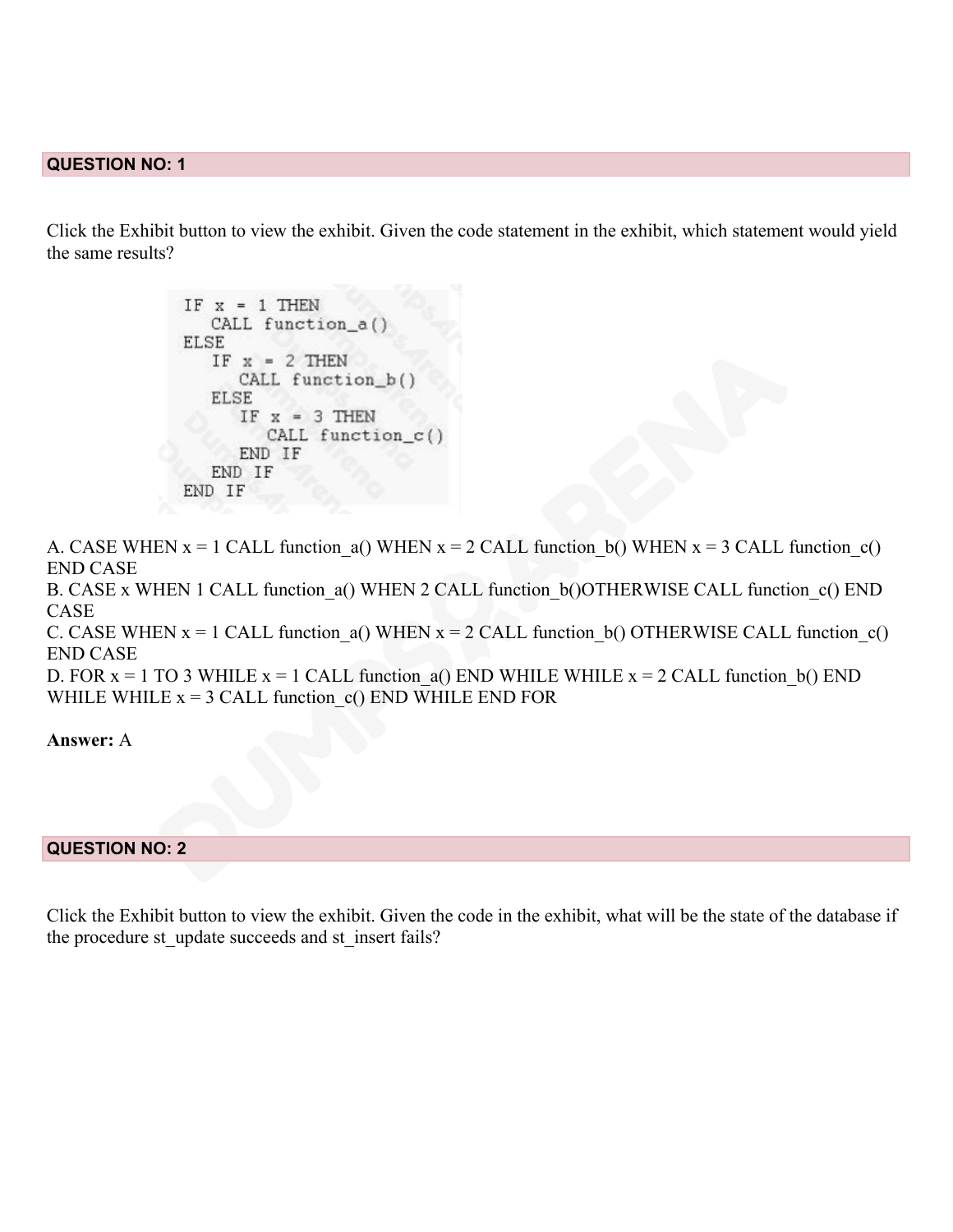# **DUMPSOARENA**

```
BEGIN WORK
EXECUTE st_update
IF SQLCA.SQLCODE < 0 THEN
  ROLLBACK WORK
ELSE
  EXECUTE st_insert
     IF SQLCA.SQLCODE < 0 THEN
        ROLLBACK WORK
     ELSE
        COMMIT WORK
     END IF
END IF
```
A. It depends on the ANSI MODE state of the database.

- B. The changes made by st\_update and st\_insert are not reflected.
- C. The changes made by st insert will be in place, but not those of st update.
- D. The changes made by st\_update will be in place, but not those of st\_insert.

# **Answer:** B

### **QUESTION NO: 3**

What is the purpose of a cursor?

- A. to retrieve one or more rows from the database
- B. to allow the programmer to view the entire database
- C. to fetch multiple rows from the database simultaneously
- D. to ensure database integrity by enforcing security rules

#### **Answer:** A

#### **QUESTION NO: 4**

How does verifying data in a 4GL program differ from verifying data at the server level through constraints?

- A. 4GL verification is more accurate.
- B. Server constraints take up more memory.
- C. Server constraints allow more programmer creativity.
- D. 4GL verification is performed before the INSERT or UPDATE statement.

# **Answer:** D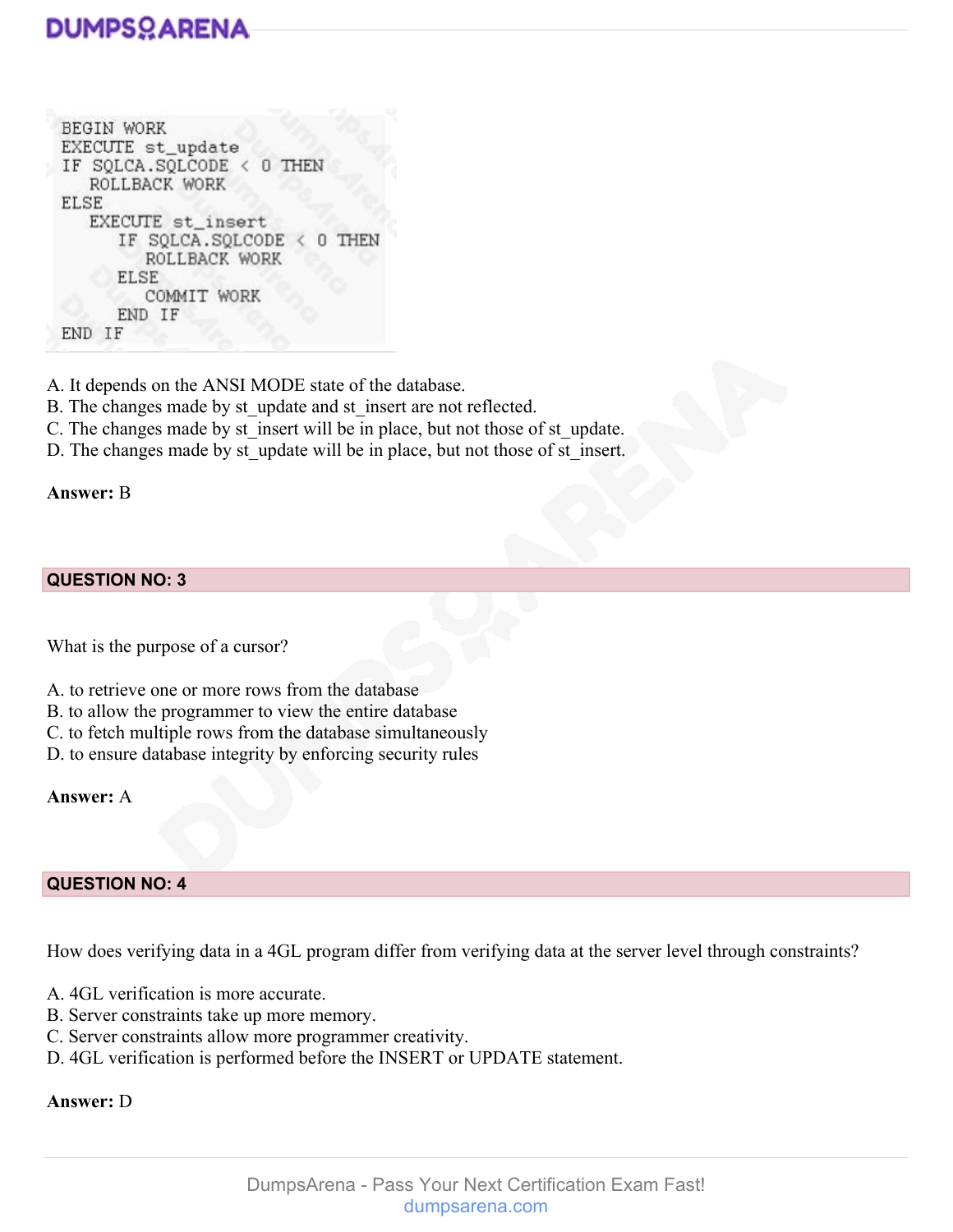

#### **QUESTION NO: 5**

Which attributes would you use to display a message to the screen and a value when the cursor enters a particular field?

A. FORMAT B. DEFAULT C. COMMENTS D. WORDWRAP

**Answer:** B, C

### **QUESTION NO: 6**

In which statements must parameters to a function be defined?

A. in the CALL statement B. in the RETURN statement C. in the DEFINE statement D. in the FUNCTION statement

**Answer:** C

### **QUESTION NO: 7**

What is the WHERE CURRENT OF statement used for?

- A. to select a row based on a time
- B. to update or delete a row pointed to by a cursor
- C. to update or delete a row which was just selected with a SELECT statement
- D. to fetch a row through a cursor based on the primary key or another cursor

#### **Answer:** B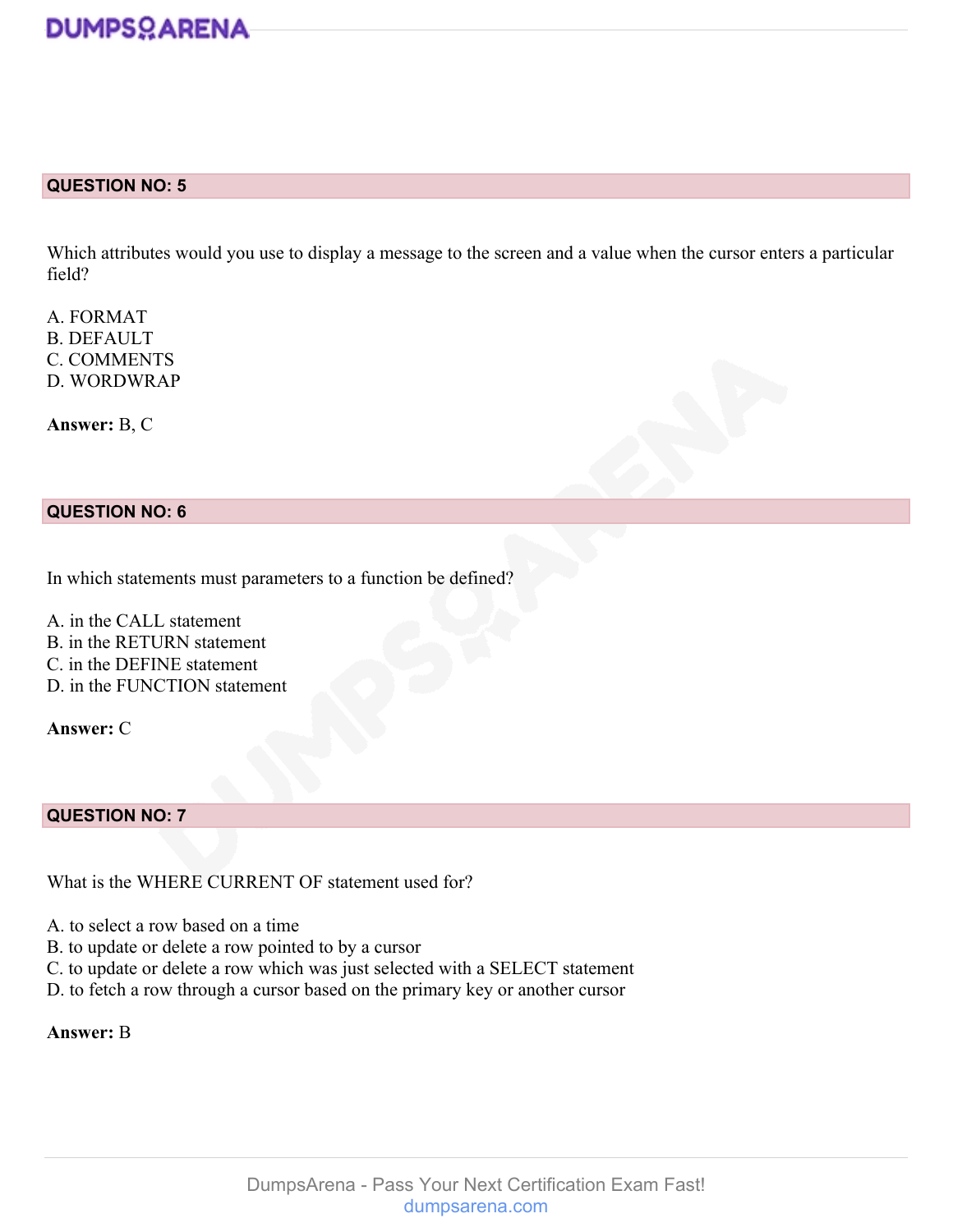# **DUMPSOARENA**

# **QUESTION NO: 8**

Given this statement, if the customer table contains a SERIAL column, which statement should be executed prior to the INSERT? INSERT INTO customer VALUES (gr\_cust.\*)

A. INITIALIZE gr\_cust.\* TO 0 B. LET gr\_cust.serialnum =  $0$  $C.$  LET gr\_cust.serialnum = NULL D. No extra statements for SERIAL values are needed if gr\_cust was defined with the statement: DEFINE gr\_cust RECORD LIKE customer.\*

**Answer:** B

# **QUESTION NO: 9**

The end users at your client site require the ability to enter purchase orders online. Management has agreed to allow the users to perform this function, but with some restrictions. End users will be classified as one of three categories: - associates – management - executive management Each category of employee will have the following limits on the amount of the purchase order they are allowed to enter: - Associates \$200 - Management \$2500 - Executive management UNLIMITED Given the following table structures and relationship: Create table usertype ( Usertype\_codeCHAR(1) PRIMARY KEY, Usertype\_descVARCHAR(50), Usertype\_amtMONEY); Create table po\_users (Userlogin CHAR(8) PRIMARY KEY. Usertype\_codeCHAR(1) REFERENCES usertype); Which two functions must be created to determine the maximum purchase order amount that a user is authorized to enter? (Choose two.)

- A. function to obtain the login of the user
- B. function to obtain the usertype\_amt for the user
- C. function to obtain the login ID and group of the user
- D. function to obtain the personal profile set-up by the user

**Answer:** A, B

# **QUESTION NO: 10**

Click the Exhibit button to view the exhibit. In the exhibit, how many fields are there in each element of the screen array sa\_stock?